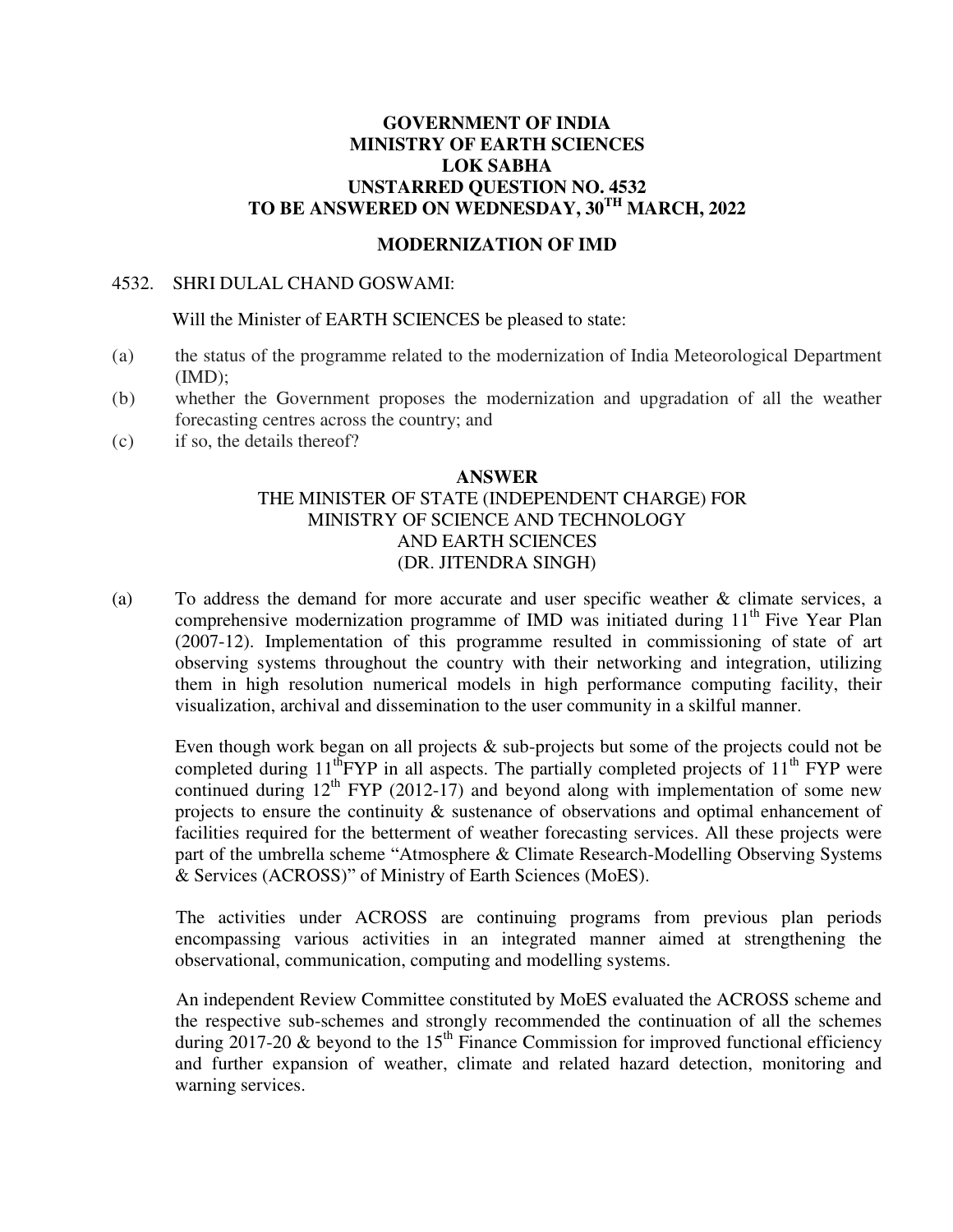Following sub-schemes under the umbrella scheme ACROSS are being implemented in IMD during 2021-26.

- 1. Commissioning of Polarimetric Doppler Weather Radars (PDWR)
- 2. Upgradation of Forecast System (UFS)
- 3. Weather and Climate Services (WCS)
- 4. Atmospheric Observations Network (AON)
- (b) (c) To upgrade the forecasting capabilities throughout the country including modernization/ upgradation of forecasting centres, various programs are being implemented in IMD under all the above sub-schemes of IMD under ACROSS. Details of activities under ACROSS being implemented during 2021-26 are as follows:

# **Commissioning of 11 C-band Polarimetric Doppler Weather Radars:**

- Improve upon the spatial and temporal density of Radar observational network,
- Effective Nowcasting and timely as well as precise warnings for severe weather events like Thunderstorms, Heavy Rainfall, Downburst, Gale winds, Hail, etc.

## **Upgradation of Forecast System**:

- Augmentation and sustenance of Communication Systems Development of an advanced Operational Forecast System, Automation of Nowcast, Thunderstorm Testbed, Urban Meteorological Services and Positional Astronomy services.
- Upgradation of Hydrometeorological Services.
- Integrated Himalayan Meteorological Programme for Western & Central Himalayas aimed at establishing the dense observational network through commissioning of Doppler Weather Radars, Automatic Weather Stations, Automatic Rain Gauges, Snow Gauge sensors, HAWOS, surface observatories etc.
- Capacity building, Outreach, R&D, Publication etc.

## **Weather & Climate Services**:

- Setting up of District Agro-Met Units (DAMUs) at all the districts complimentarily with existing AMFUs in the country for extension of Agromet Advisory Services (AAS).
- To expand the outreach of weather based Agromet advisories to the farmers through multiple means of communication, collection of feedback and impact assessment of AAS.
- Major upgradation of Meteorological facilities at all airports through commissioning of State-of-art Integrated Aviation Weather Observing Systems (AWOS), Microwave Radiometers, Doppler LIDARs, Wind Profilers etc to support Aeronautical MET Services.
- Setting up of automated Heliport Weather Observing & Transmitting System (HAWOS) at Heliports, Landing ground, and other strategic locations to support the helicopter and low level flight operation of IAF, Indian Army and CPMF and also at important tourist and pilgrimage locations.